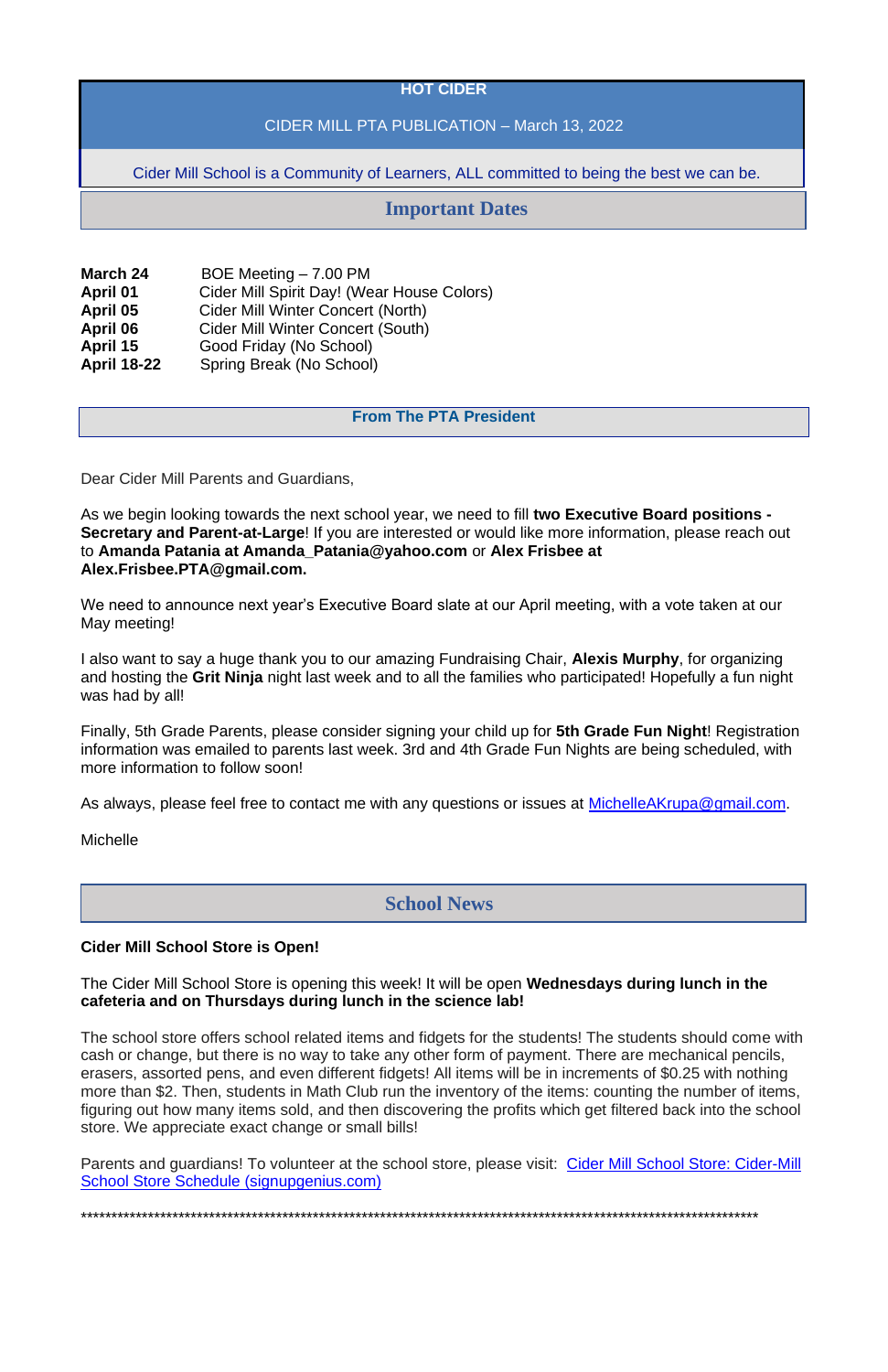## 5th Grade Fun Night at the YMCA!

Join us for a night of fun and laughter! April 1 from 6:30pm to 8:30pm at the Wilton YMCA. Check in begins at 6:00pm and pre-registration is required. No tickets at the door!

Kids will enjoy painting, cotton candy, snacks, swimming, a DJ dance party and more!

**Students can be registered here: 5th Grade Fun Night Registration (google.com)** 

The YMCA waiver can be signed here: 5th Grade Fun Night YMCA Waiver (google.com)

\*\* Volunteers are needed!!\*\* Those interested can sign up here: 5th Grade Fun Night! 5th Grade Fun Night - Parent Volunteers! (signupgenius.com)

## **Wilton Youth Council GoZen! And GoStrengths!**

Wilton Youth Council is offering spring sessions of both GoZen! and GoStrengths! for students in Grades 3-5.

GoZen! is a skills building program that teaches students hands on tools and strategies to effectively identify, understand, and manage worry and anxiety in a fun, engaging and interactive approach.

GoStrengths! is the skills building follow up program taught after GoZen! GoStrengths! is a well-being & resilience program that offers a comprehensive social and emotional learning program focused on teaching 8 vital skills.

To learn more about either of these programs or to register for one the limited spots in these classes, visit https://www.wiltonyouth.org/go-zen-go-strengths

## I Will Change the World Winners!

Cider Mill PTA Reflections congratulates all participants who submitted artwork in response to this year's theme "I Will Change the World By..." Our children are envisioning the changes they want to see and the changes they want to make... Let's support their dreams of a better world!

The following students are distinguished for outstanding work in the arts!

Visual Arts 1st Place- Advitia Maheshwari Visual Arts 2nd Place- Parker Bailey Visual Arts 3rd Place- Madeleine Valassis Literature 1st Place- Winifred Gulati **Musical Composition 1st Place- Aurora Gulati Musical Composition 2nd Place- Penelope Calo** Film Production 1st Place- Jiya Praveen Film Production 2nd Place- Alex Shiue Special Artist/Photography 1st Place- Magnolia Tesler

Special congratulations to the students who also placed at the CT State Reflections level and represented Cider Mill School so well!!!! We are so proud!

4th Place Visual Arts Intermediate Division- Advitia Maheshwari 2nd Place Musical Composition Intermediate Division-Aurora Gulati 4th Place Film Production Intermediate Division- Jiya Praveen 1st Place Special Artist- Photography Intermediate Division- Magnolia Tesler

These students will be honored at a CT State Reflections Awards Ceremony on May 10th at Fairfield Ludlowe HS.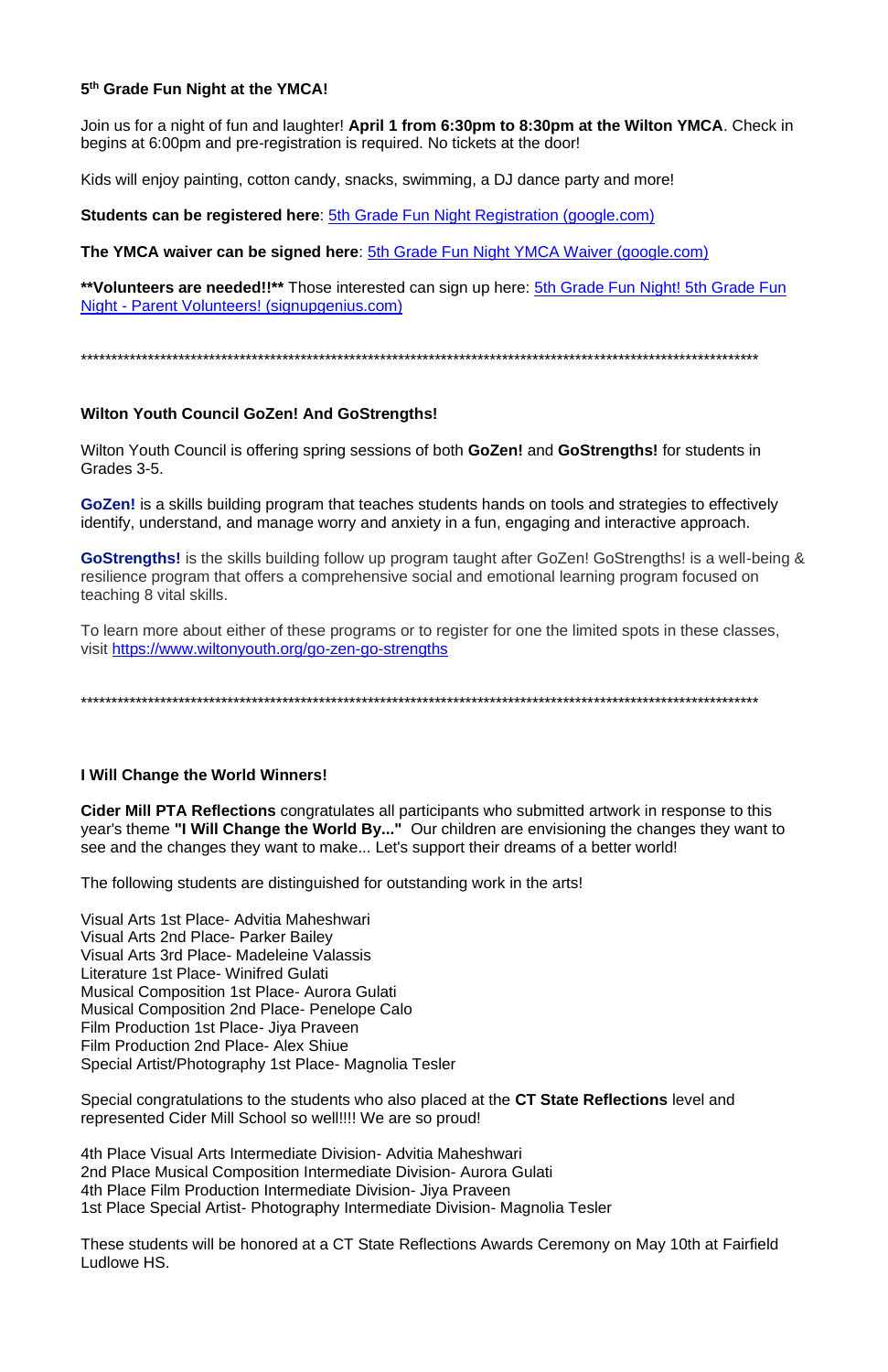Join us in wishing **Magnolia Tesler** luck as she competes at the National Level!

Enjoy the beautiful artwork of our students as well as their thoughtful artist statements on this padlet!

https://padlet.com/reflectionscidermill/oirvx64kkgxd1xde

Submit any questions or comments to: reflectionscidermill@gmail.com.

### **Cider Mill Yearbook**

Calling all 5th Grade parents - we need some of your photos for the 5th Grade Yearbook to help make this as memorable as possible. We would love it if you could share with us some pictures of your 5th grader (even better if it also has a bunch of their Cider Mill friends in it)! Examples of specific event pictures we're looking for are:

- First Day of School
- Halloween
- Walkathon
- Wilton town team sports/scouts/band/theater.... or any events that happen around Wilton
- Any future Cider Mill events that are upcoming

Please send all photos to CMyearbookPTA@gmail.com

It would be extremely helpful if you include names of those in the picture, CM house and teacher (if possible). Also, if the images are from a cellphone, please make sure to send as "actual size" to ensure the clarity of the photo is kept.

Thank you for your help!

## **Green Team Zero Waste**

Inquiring minds want to know!

As our Green Team Zero Waste Schools Committee prepares for Spring Zero Waste Week in March, we'd like to learn more about household habits around food waste.

Please take a moment to fill out our anonymous survey. Access the survey here:

https://forms.gle/i4GaDfPXM3RVEzZ66

Thank you!

#### **Wilton Special Education PTA**

#### April is Kindness, Diversity, Inclusion Awareness Month

Wilton SEPTA is sponsoring two programs to promote awareness for CM students:

- 1. Local artist, Fivefingaz, is working with the CM art department to create a mural to support our campaign. He will be at CM on April 7.
- 2. April 7 is Dress Like a Bee Day. This program creates awareness around kindnesses and encourages students to spread kindness to all children in school. More details to follow on www.wiltonsepta.org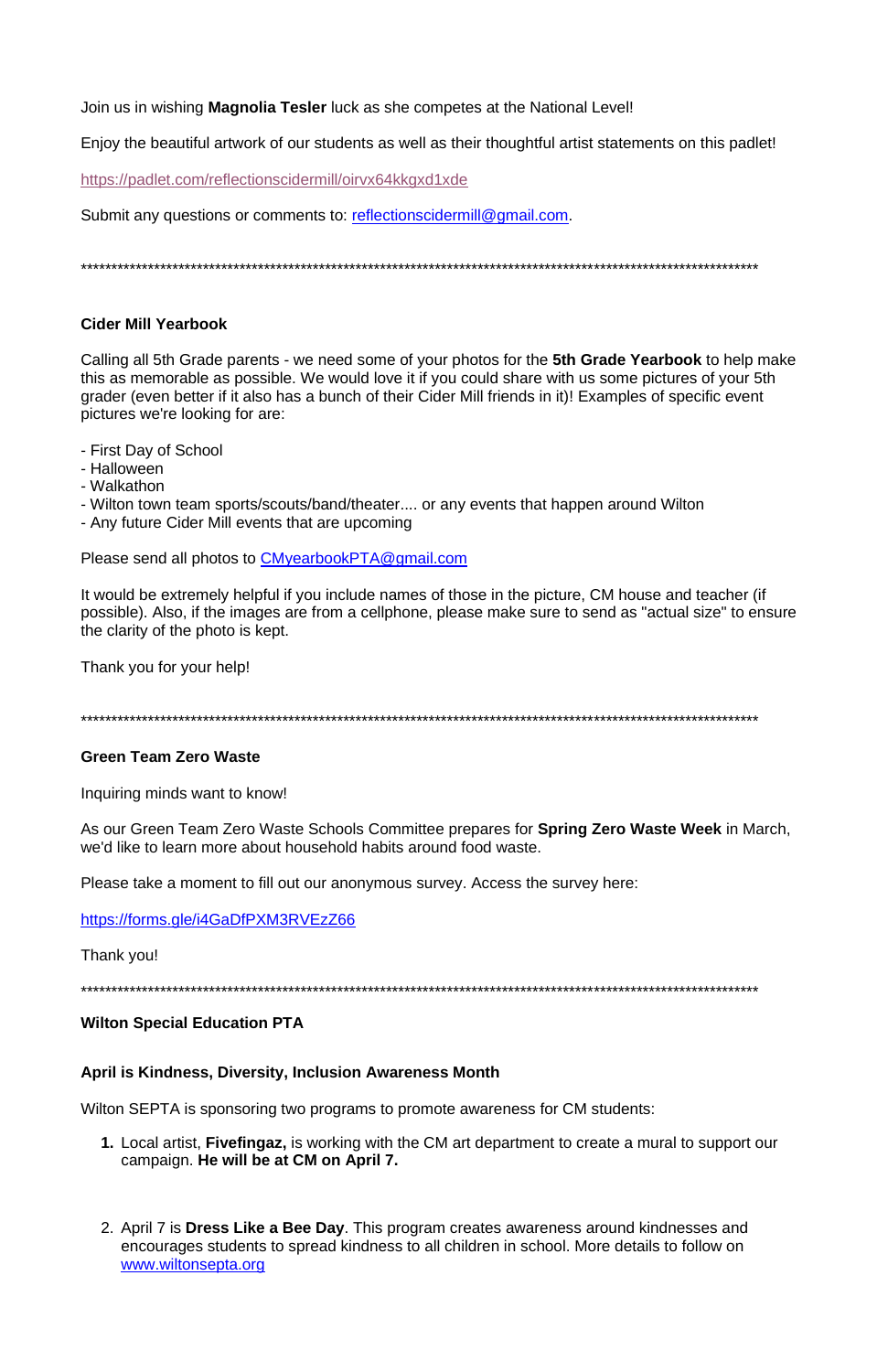In addition, SEPTA is supporting the artist's book, **Love More Than Ever**. Books can be purchased on pre-order for \$20 through March 13, 2022. All proceeds go to [charity.](https://lovemorethanever.com/pages/scholarship) <https://www.wiltonsepta.org/shop>

Like our [Facebook](https://www.facebook.com/WiltonSEPTA) page and visit our [website](http://www.wiltonsepta.org/) to stay updated with the latest meetings, news, and information. In preparation for the upcoming PPT, annual meeting, and transition meeting season, we will be sharing planning and organizing tips with families on collaborating with school teams.

- We invite teachers to take advantage of our [gifts and grants](https://www.wiltonsepta.org/gifts-grants) program.
- Membership, Board, Committee positions open- it's not too late to join!
- We are seeking interested parents to help on our Community and Family Events Committee, including help for our April 2022 Diversity and Inclusion Awareness and Be Kind Campaign.

\*\*\*\*\*\*\*\*\*\*\*\*\*\*\*\*\*\*\*\*\*\*\*\*\*\*\*\*\*\*\*\*\*\*\*\*\*\*\*\*\*\*\*\*\*\*\*\*\*\*\*\*\*\*\*\*\*\*\*\*\*\*\*\*\*\*\*\*\*\*\*\*\*\*\*\*\*\*\*\*\*\*\*\*\*\*\*\*\*\*\*\*\*\*\*\*\*\*\*\*\*\*\*\*\*\*\*\*\*\*\*\*\*\*\*\*\*\*

## **RULER WEBINAR**

**RULER: Recognizing, Understanding, Labeling, Expressing, & Regulating Emotions** Webinar Recording Now Available! Visit: <https://www.wiltonyouth.org/past-webinars>

In this webinar Wilton Public Schools staff educate parents about RULER, a program of evidence-based tools and social-emotional learning practices from the Yale Center for Emotional Intelligence. Teachers across the district have been trained in these practices and RULER tools are already being used with students in grades K-5 to help students recognize and regulate emotions. Implementation at the secondary level is in progress.

## **What is RULER?**

RULER is an evidenced based approach to social and emotional learning (SEL) that supports the entire school community in:

- Understanding the value of emotions
- •Building the skills of emotional intelligence
- Creating and maintaining a positive school climate

In this webinar, you will learn about the four core tools and how we can implement these tools at home:

- •Building a family charter
- Mood Meter emotion vocabulary
- Meta Moment for emotion regulation
- •Blueprint for problem solving

#### **Who are the presenters?**

- •Elena White, Miller-Driscoll School Counselor
- Jennifer Ringelheim, Cider Mill 3rd Grade Teacher, Co-Chair District SEL Committee

Find the recording, slides, and links to associated materials at Visit: [https://www.wiltonyouth.org/past](https://www.wiltonyouth.org/past-webinars)[webinars](https://www.wiltonyouth.org/past-webinars)

#### **SPIRIT WEAR**

[Spiritwear | cidermillpta](https://www.cidermillpta.org/spiritwear)

Wear your house color and support your PTA at the same time. House shirts are used for Spirit days, Walkathon, field days and more. Get one before they sell out!

Please remember to include your child's name and teacher at checkout. Shirts will be delivered to the classroom on a weekly basis.

\*\*\*\*\*\*\*\*\*\*\*\*\*\*\*\*\*\*\*\*\*\*\*\*\*\*\*\*\*\*\*\*\*\*\*\*\*\*\*\*\*\*\*\*\*\*\*\*\*\*\*\*\*\*\*\*\*\*\*\*\*\*\*\*\*\*\*\*\*\*\*\*\*\*\*\*\*\*\*\*\*\*\*\*\*\*\*\*\*\*\*\*\*\*\*\*\*\*\*\*\*\*\*\*\*\*\*\*\*\*\*\*\*\*\*\*\*\*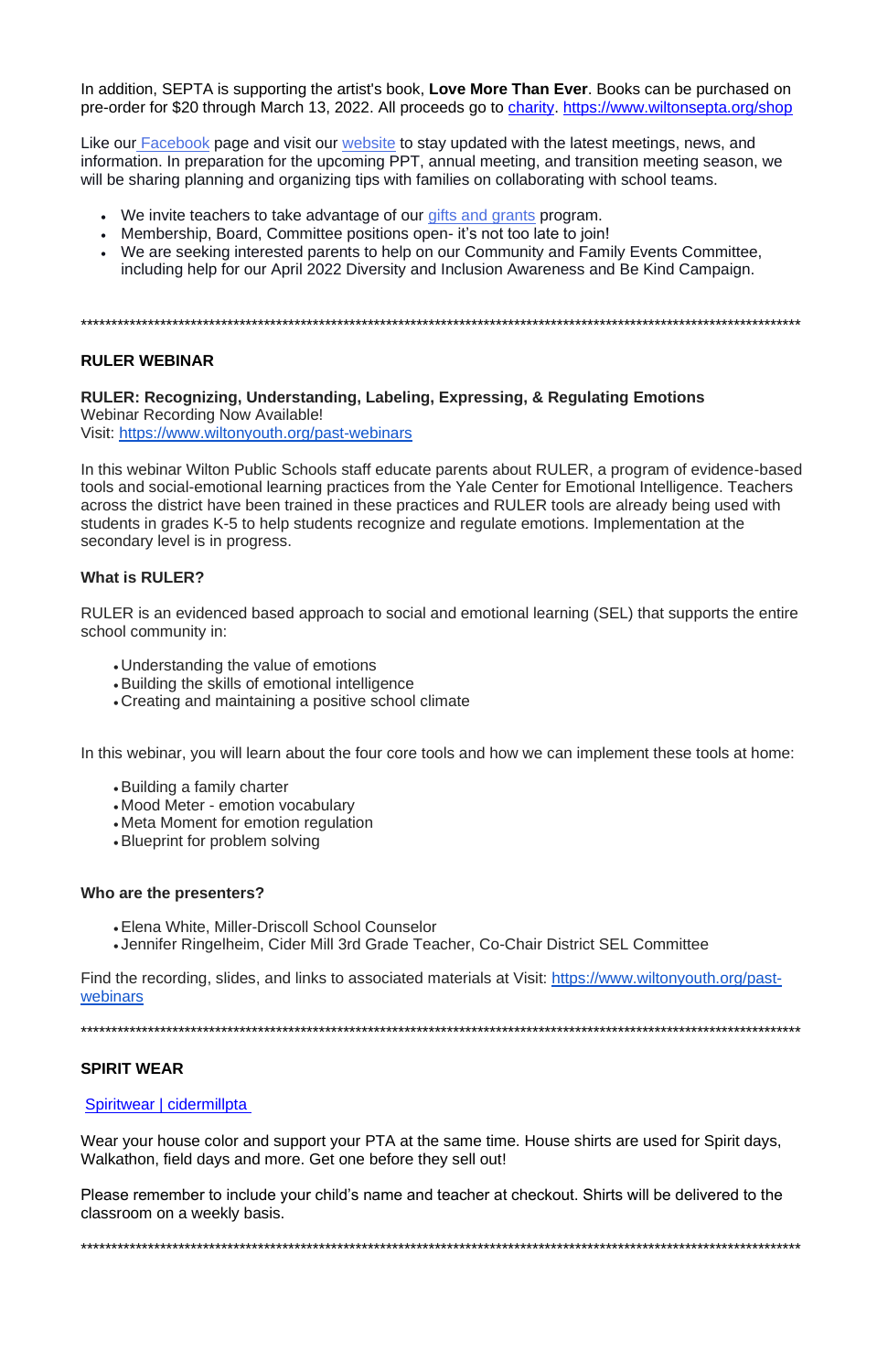## **BoxTops for Education**

Help raise money for Cider Mill PTA simply by scanning your receipt on your phone.

### 3 easy steps to get started

- 1. Download the "Box Top\$ for Education" app on your phone.
- 2. Sign up using your email or Google or Facebook account.
- 3. Simply snap a photo of your receipt within 14 days of purchase.

**Online shopping or Curbside Pick-up?** Just forward your receipt to receipts@boxtops4education.com

Have a question? Please reach out to Allison Norful via email: anorful@gmail.com

## **ACCESS CIDER MILL HANDBOOK HERE**

**CM School Handbook Quick Fact Sheet 2021-22.pdf** 

**Community News** 

## **Wilton Youth Field Hockey**

#### **Spring Clinics:**

Registration is now open for spring clinics on Sundays, beginning April 3. Clinics will be held on the **Stadium Turf:** 

- Grades K-4 from 5-6pm
- Grades  $5-8$  from  $6-7:30$ pm

Clinics will be held on April 3, 10, 24, May 1, 15, 22, June 5. June 12 will be a makeup day. Register on the WYFH website at http://www.wyfh.net/

#### **Summer Games:**

Again, this summer, we'll be offering free pickup games twice weekly over the summer. We're hoping to offer play from 5-7:30 on Monday and Thursday evenings but are awaiting field confirmation.

## **Pre-Season Camp:**

Each summer we offer a pre-season camp for players entering grades 5-8. While we await field confirmation, camp is *tentatively* scheduled for August 15-19 from 5:30-8pm

## Tryouts for 7th & 8th Graders:

In grades 7 & 8, WYFH holds tryouts. We'll have a spot for all players that would like to participate in our program, but at this grade level we set teams based on player skill level. All players that opt to try out for the "A Team" must sign a commitment letter to the WYFH program and are expected to attend all practices and games throughout the season. Tryout dates are *tentatively* set for 5-8pm on August 24, 25 & 26.

#### **WOODCOCK NATURE CENTER SPRING BREAK!**

**School's Out, Nature's In!** Spend your spring break outdoors at Woodcock Nature Center.

April 18-21, Monday-Thursday (Also running April 11-14, M-Th for Ridgefield/Redding break)

K-5th Grade, 9am - 3pm \$80 per day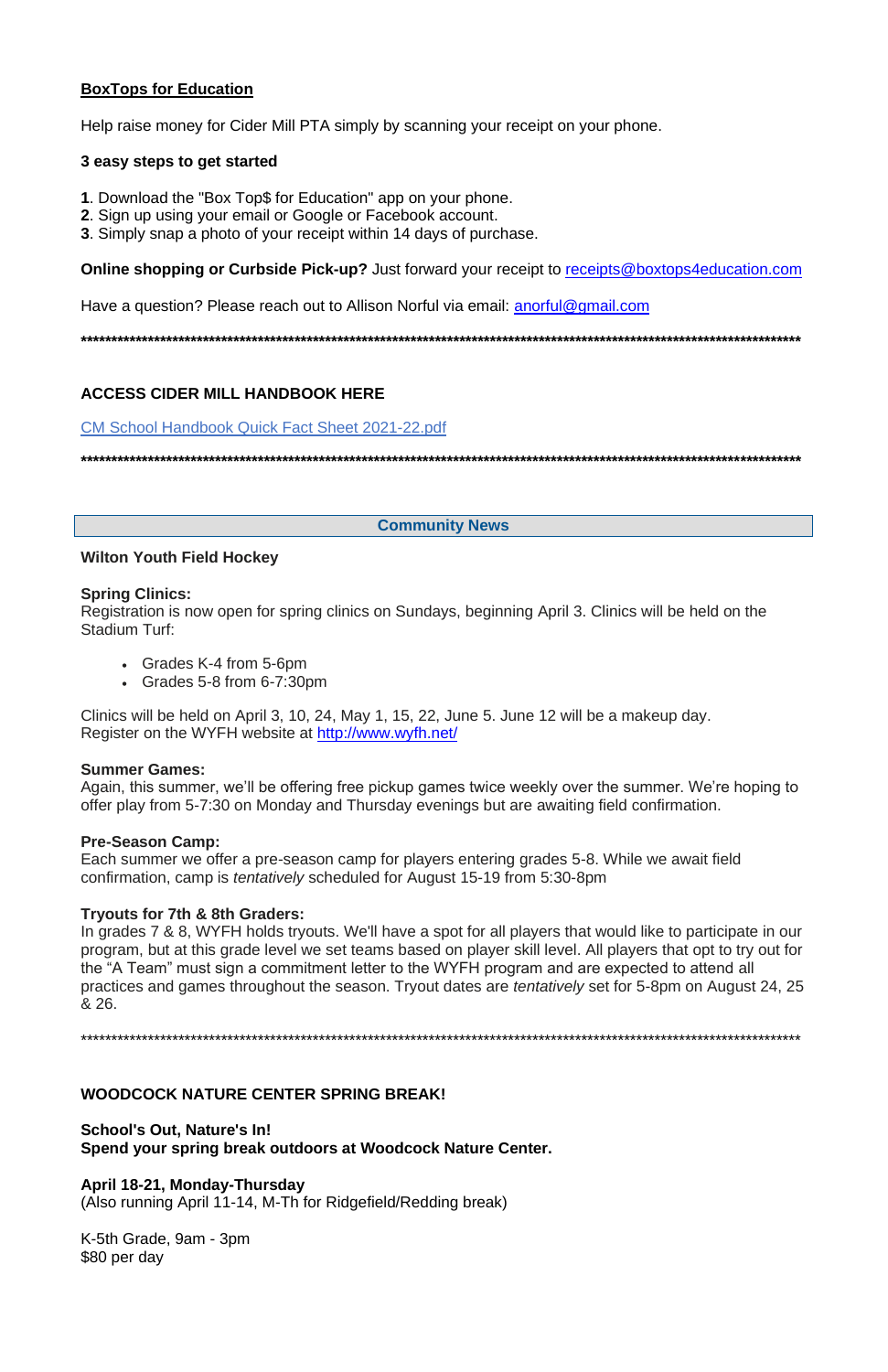Children will explore vernal pools, search for amphibians, stomp in the mud, and scoop in the swamp! Each day will include exploration, hands-on activities, animal presentations, and crafts with our professional naturalists. This program is outdoors, and groups go out in the drizzle and rain. Each group will have a sheltered home base with patio heaters and a fire on cold days.

Registration open March 16 at 10 am at woodcocknaturecenter.org/spring-break-enrichment

## **WOODCOCK NATURE CENTER - SUMMER CAMP**

An unforgettable summer camp adventure awaits at Woodcock Nature Center! Have fun and make friends while exploring Woodcock's 150-acre preserve as experienced environmental educators teach conservation and awareness of our natural environment through animal encounters, nature crafts, hiking, kayaking on our pond, wilderness skills and so much more. Summer camp runs June 20 - August 19. PreK - Grade 8. \*Nature is for everyone! Scholarships are available. \* Woodcock is also hiring camp counselors! Visit www.woodcocknaturecenter.org for more information.

--------------------------------

Lenore Eggleston Herbst (she/her/hers) **Executive Director Woodcock Nature Center**  $(203)$  762-7280 woodcocknaturecenter.org

## **WILTON HIGH SCHOOL CLUB: Team STEAM**

Do you have a child who is interested in STEM and/or Arts?! Check this out from our very own Wilton HS Club called Team STEAM!

We (Team STEAM) are a group of Wilton high school students who want to help bring STEAM (STEM +Art) education to young kids (aged 6-10 years). In partnership with a local startup called 3DuxDesign, our program will teach little engineers the basics of the engineering design process in a fun, creative, and hands-on manner! The program is free, and the other is a \$20 cost which includes an engineering kit. We also accept donations of \$20 which will go to fund a kit and 4 classes for an underprivileged child who cannot afford to pay.

(Note: All payments go towards purchasing kits for children and all high schoolers participating are volunteers)

Team STEAM's mission is to work with young minds and cultivate their passion for engineering and artistic thinking.

\* To Sign Up: https://forms.gle/MB1h3GRmcGMX13z18

\*To Buy a Kit: https://www.3duxdesign.com/products/steam-club-makerkit?fbclid=IwAR1xAfwH14JEz9UwjsF03MbPnrFyawOK9X9sLwAe1YpB\_qoRqiYHfTluYis.

Please contact Keerthi Vijay at 23vijayk@wiltonps.org with any questions!

### **IMPROVE YOUR ACADEMICS**

All Cider Mill students can receive tutoring at no cost. All tutors are fellow Wilton High School students. Please fill out this form if you need help in any subject: https://forms.gle/AANcPbVgE878zpNs8

For more information, please visit https://youracademics.org/